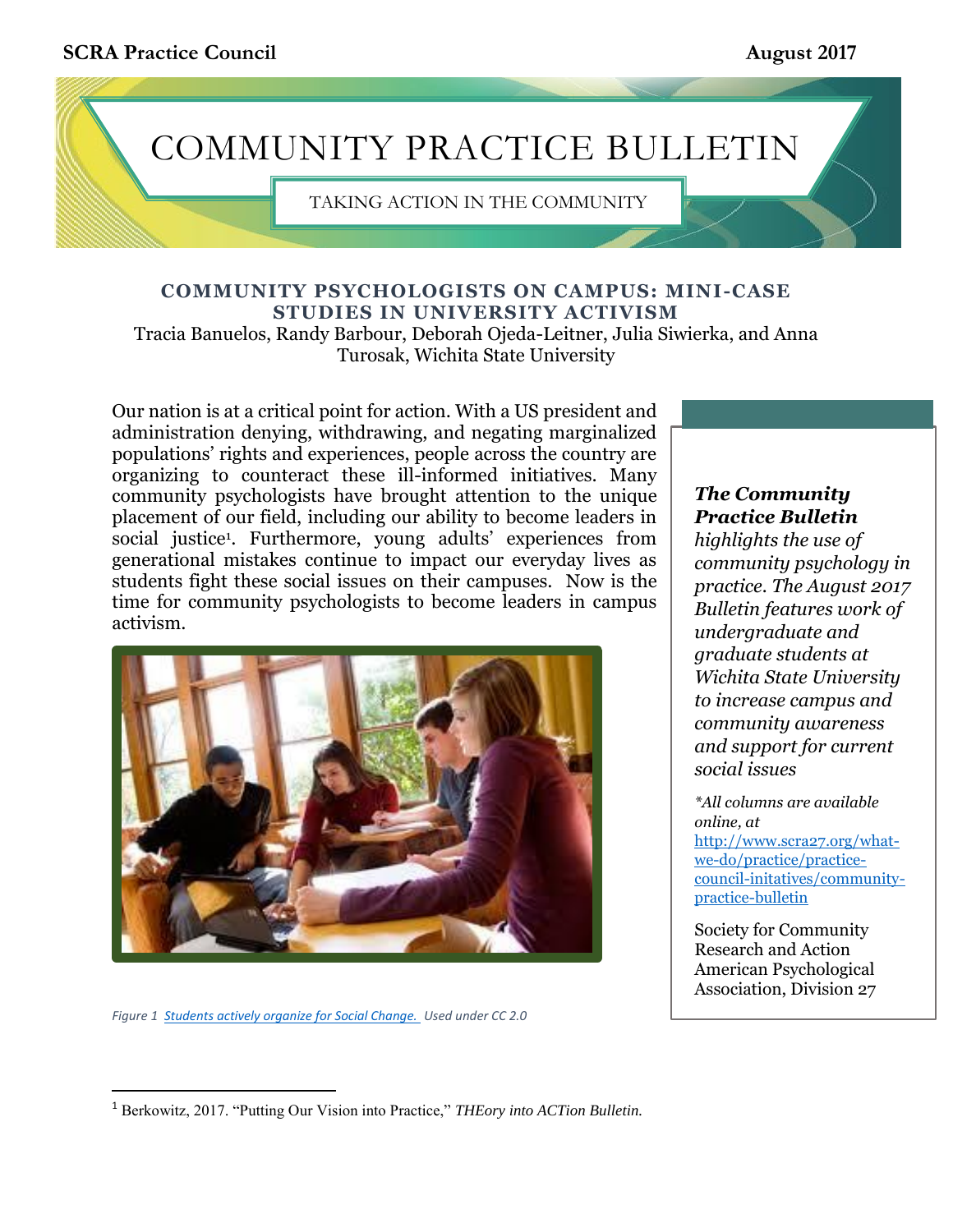Students in the Community Psychology Program at Wichita State University (WSU) are at the forefront of organizing, advocacy, and research on their campus. This past year, students mobilized others on campus using community psychology principles. By collaborating on campus, we were successful in bringing together graduate community psychology students and undergraduates wanting to create positive change. Mini-case studies will highlight the initiatives we undertook from 2016-2017 as they relate to community psychology and our goal of engaging students. Moreover, these insights will show how campus activism led by community psychologists is possible and encourage other campus advocates to take a stand.

## **Case Study 1: Community Psychology Association**

As the very first CPsyA organization, we wanted to enfold community psychology into the campus climate. We continue to find that we are among WSU's loudest campus advocates. In 2014, CPsyA responded to a call for action on campus after a sexual assault occurred without administrative intervention for fear of negative public image. After researching the topic, CPsyA decided to put their research into action through *The Vagina Monologues*. This benefit production aims to address multiple objectives, including: bringing awareness to violence against women and girls; encouraging collaborations across campuses; normalizing "taboo" conversations; promoting inclusion and diversity (particularly for women of color and transgender women); and most importantly empowering women to speak their truths. We produced *The Vagina Monologues* less than one month after the inauguration of the current president—thus, the show became a protest of his administration's sexist, racist, transphobic, and homophobic stances. The production raised approximately \$3,000 for a local sexual assault prevention and support center and changed conversations and perceptions in the community.

*"We (community psychology students) continue to find that we are among WSU's loudest campus advocates."*

CPsyA was also an outspoken voice against the Kansas Board of Regents' decision that all public universities allow for the concealed carry of weapons. This caused concern among graduate teaching assistants and students as a whole who live, work, and learn on campus. CPsyA members testified at the Student Government Association (SGA) meetings to discourage SGA's support for the policy, collaborated with other Kansas state universities to share a petition, and partnered with Wichita organizations to protest the policy's implementation. In addition, graduate students also testified at the Kansas Capitol to support bills that would repeal the law. Although concealed guns were legally permitted on campus July 1st this year, CPsyA was successful in collaborating with other organizations and empowering individual voices to share their research and perspectives.

#### **Case Study 2: NAMI on Campus WSU**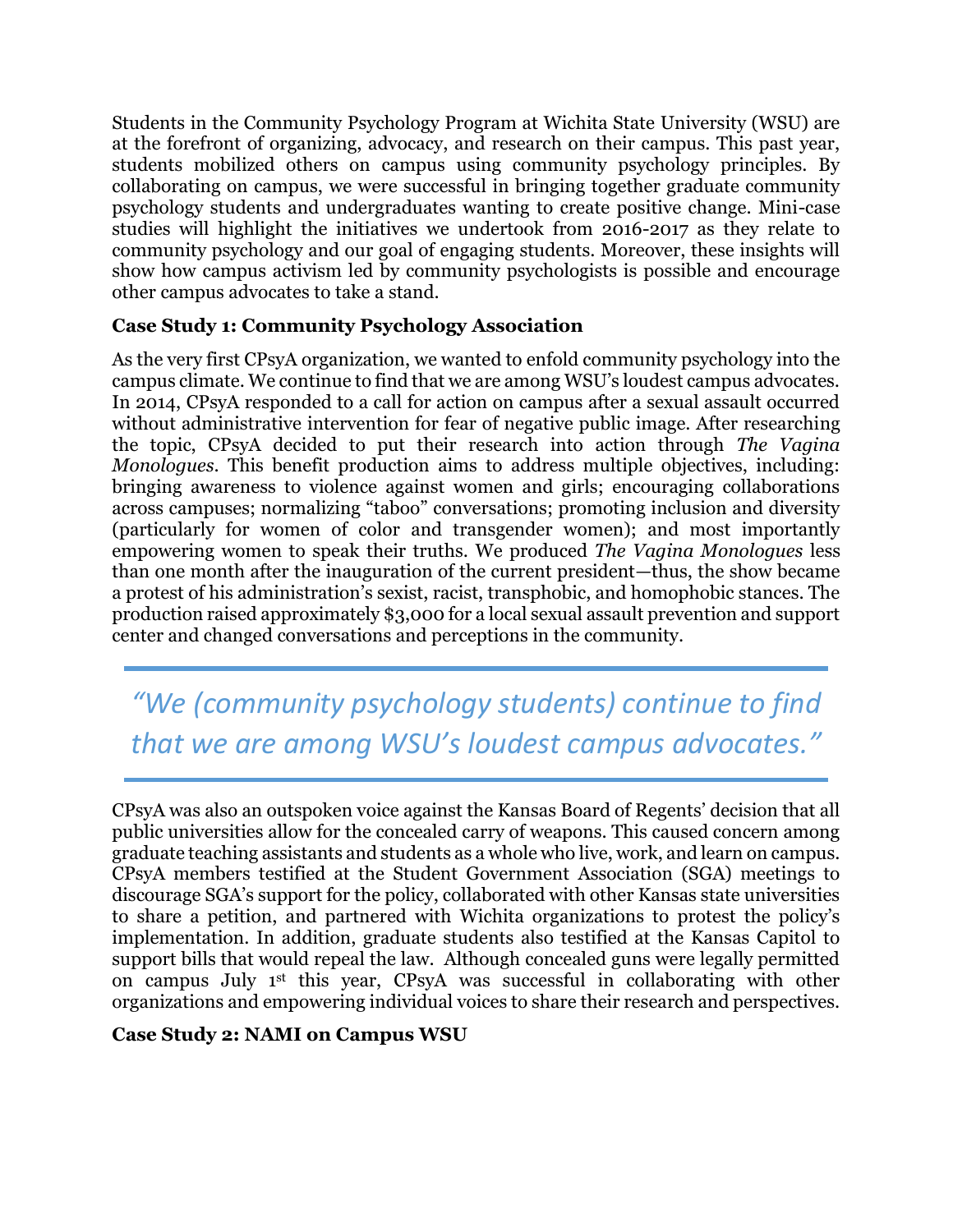As a student chapter of the National Alliance on Mental Illness (NAMI), community psychology students aimed to end mental illness stigma and bring awareness to WSU students' lived mental health experiences. NAMI hosted open mic nights to support students' needs for creative outlets in expressing their lived experiences. Students from across campus performed original poetry and songs, read selected writings they believed appropriately captured their journey, and shared personal stories of recovery. Additionally, NAMI hosted educational events, like an LGBTQIA Health Panel and Eating Disorder Awareness Panel, which allowed college students to share their personal experiences and promote community education. Further, we joined a new initiative started by the NAMI National organization called #IStopStigmaBy. People anonymously share how they aim to end stigma around mental health and illness in their communities on social media. Our own initiative built public awareness, promoted advocacy within WSU, and increased visibility of individuals with lived experiences of mental health in an empowering setting. By creating events and initiatives to help to normalize the issues related to mental health, NAMI on Campus WSU provided students with the knowledge that they would have a community of support on campus.

*"Now is the time for community psychologists to become leaders in campus activism."*

#### **Case Study 3: Student Government Association**

Community psychology students also made change from "the inside" as well, serving as Graduate Senators and one undergraduate student serving on cabinet as the Diversity Task Force Chair. Through these positions, senators wrote legislation that prompted campus administration to respond to issues facing the student body at large, but especially focusing on marginalized communities. Examples of this include: sponsoring legislation supporting Black Lives Matter on campus and allocating resources to and creation of a task force for African-American students; writing legislation that requested that the University



Figure 1 Student Government Booth From Wikimedia Commons

President sign a petition for DACA students against President Donald Trump and declare WSU a sanctuary campus; holding events such as "Diversity in the Workplace" to showcase diverse populations in a professional setting;